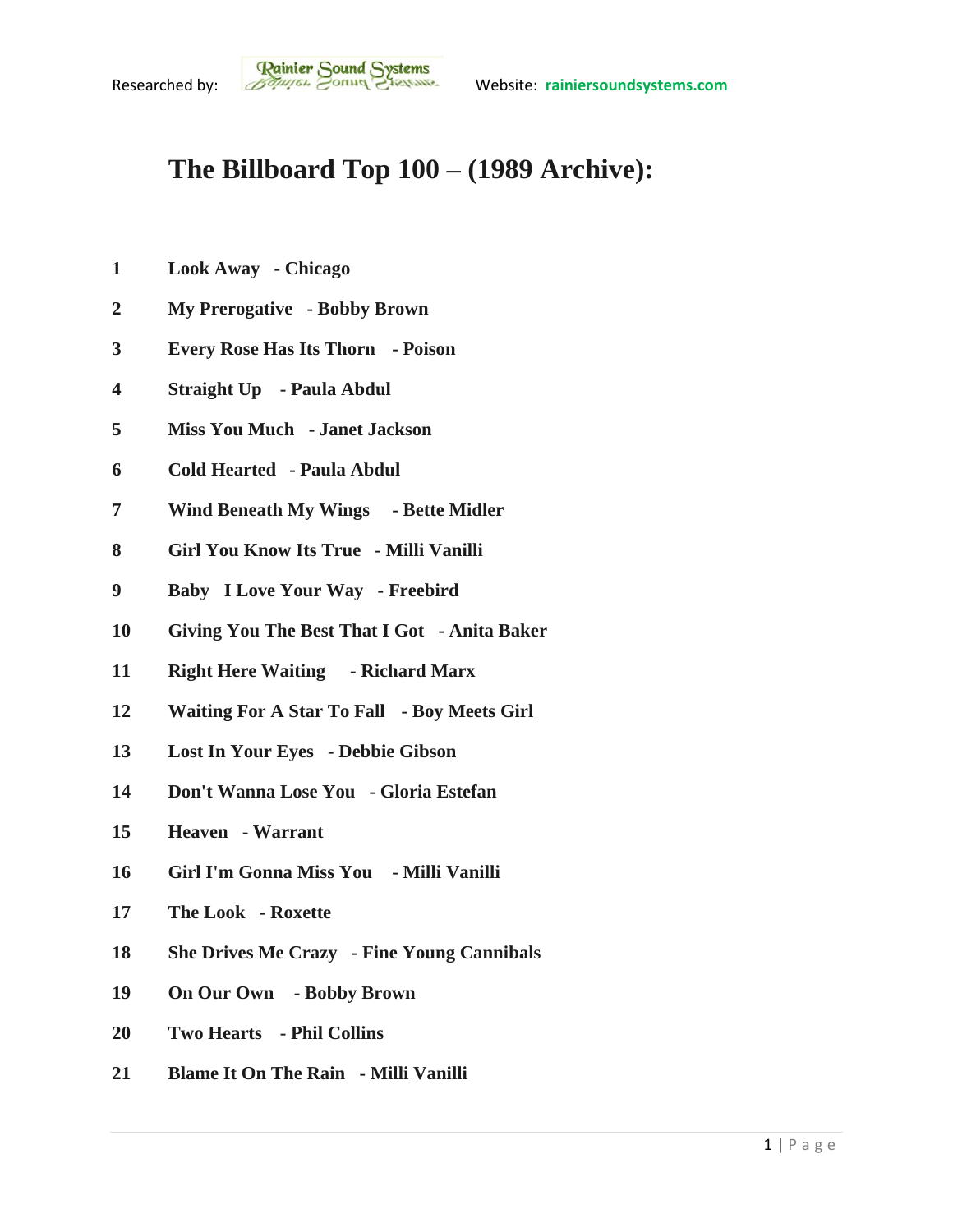- **Listen To Your Heart - Roxette**
- **I'll Be There For You - Bon Jovi**
- **If You Don't Know Me By Now - Simply Red**
- **Like A Prayer - Madonna**
- **I'll Be Loving You (Forever) - New Kids On The Block**
- **How Can I Fall? - Breathe**
- **Baby Don't Forget My Number - Milli Vanilli**
- **Toy Solider - Martika**
- **Forever Your Girl - Paula Abdul**
- **The Living Years - Mike + the Mechanics**
- **Eternal Flame - The Bangles**
- **Wild Thing - Tone Loc**
- **When I See You Smile - Bad English**
- **If I Could Turn Back Time - Cher**
- **Buffalo Stance - Neneh Cherry**
- **When I'm With You - Sheriff**
- **Don't Rush Me - Taylor Dayne**
- **Born To Be My Baby - Bon Jovi**
- **Good Thing - Fine Young Cannibals**
- **The Lover In Me - Sheena Easton**
- **Bust A Move - Young M.C.**
- **Once Bitten - Twice Shy**
- **Batdance - Prince**
- **Rock On - Michael Damian**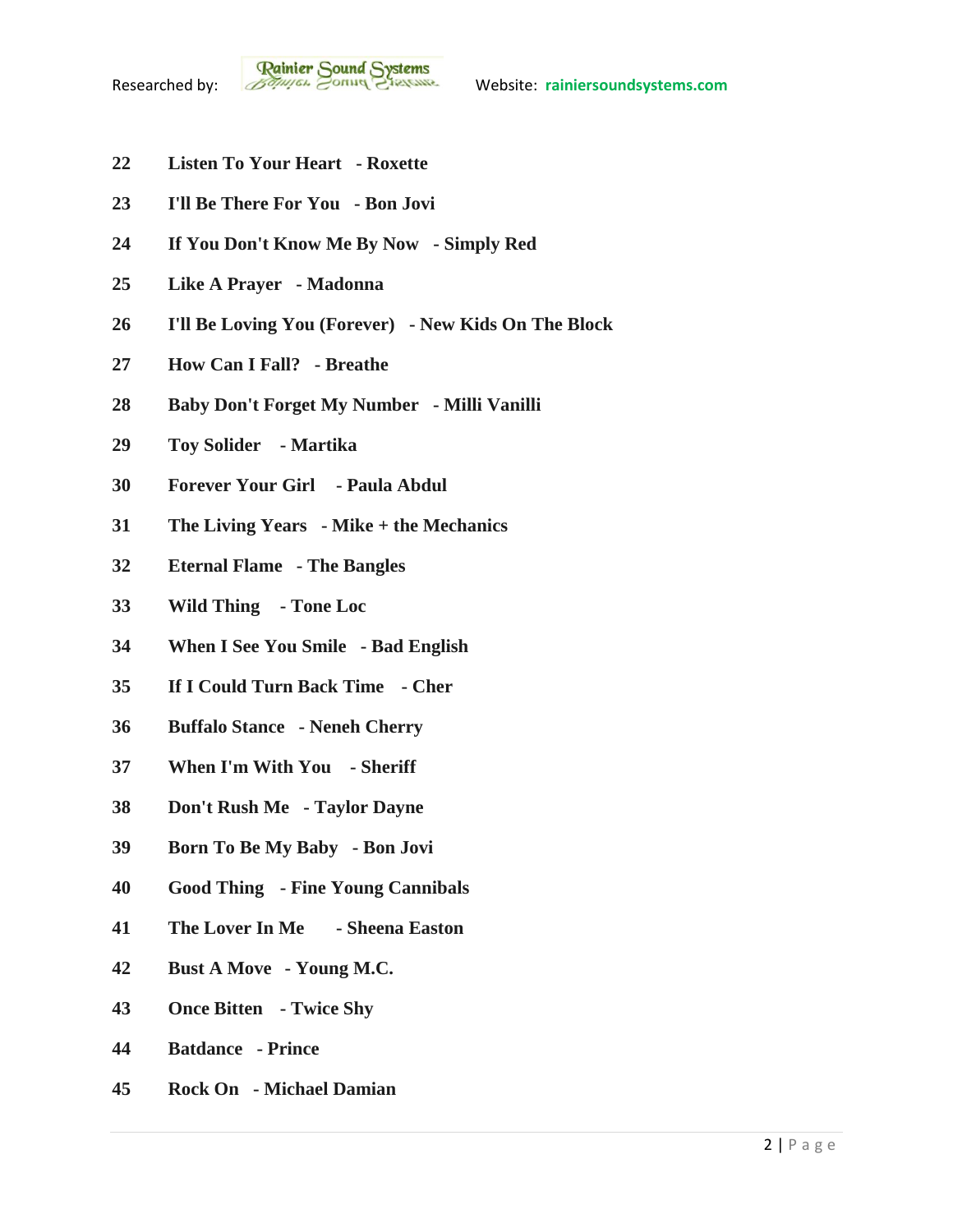- **Real Love - Jody Watley**
- **Love Shack - B-52's**
- **Every Little Step - Bobby Brown**
- **Hangin' Tough - New Kids On The Block**
- **My Heart Can't Tell You No - Rod Stewart**
- **So Alive - Love and Rockets**
- **You Got It (The Right Stuff) - New Kids On The Block**
- **Armageddon It - Def Leppard**
- **Satisfied - Richard Marx**
- **Express Yourself - Madonna**
- **I Like It - Dino**
- **Soldier Of Love - Donny Osmond**
- **Sowing The Seeds Of Love - Tears For Fears**
- **Cherish - Madonna**
- **When The Children Cry - White Lion**
- **18 And Life - SKid Row**
- **I Don't Want Your Love - Duran Duran**
- **Second Chances - .38 Special**
- **The Way You Love Me - Karyn White**
- **Funky Cold Medina - Tone Loc**
- **In Your Room - Bangles**
- **Miss You Like Crazy - Natalie Cole**
- **Love Song - Cure**
- **Secret Rendesvous - Karyn White**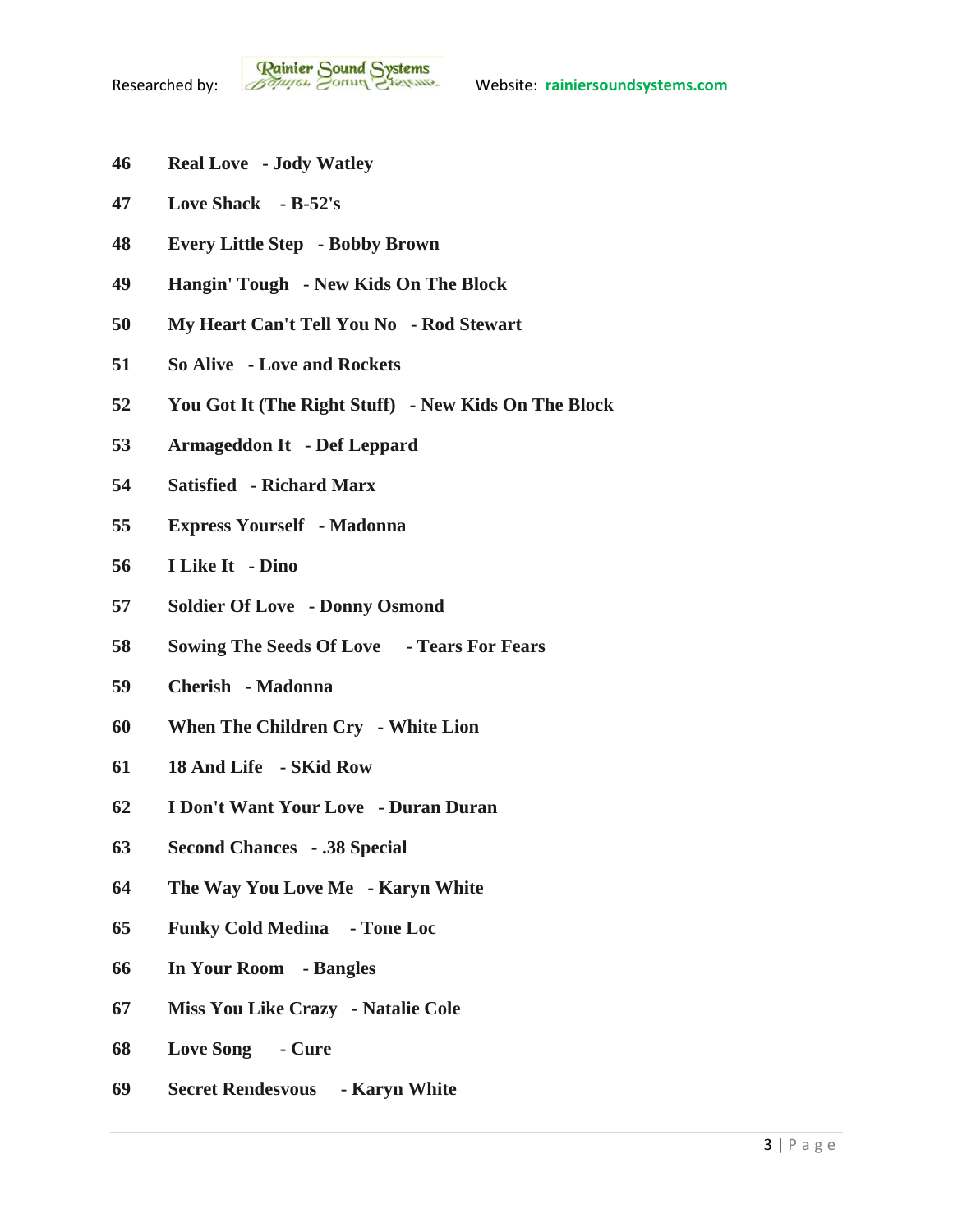- **Angel Eyes - Jeff Healey Band**
- **Patience - Guns N' Roses**
- **Walk On Water - Eddie Money**
- **Cover Girl - New Kids On The Block**
- **Welcome To The Jungle - Guns N' Roses**
- **Shower Me With Your Love - Surface**
- **Stand - R.E.M.**
- **Close My Eyes Forever - Lita Ford**
- **All This Time - Tiffany**
- **After All - Cher and Peter Cetera**
- **Roni - Bobby Brown**
- **Love In An Elevator - Aerosmith**
- **Lay Your Hands On Me - Bon Jovi**
- **This Promise - When In Rome**
- **What I Am - Edie Brickell and The New Bohemians**
- **I Remember Holding You - Boys Club**
- **Paradise City - Guns N' Roses**
- **I wanna Have Some Fun - Samantha Fox**
- **She Wants To Dance With Me - Rick Astley**
- **Dreamin' - Vanessa Williams**
- **It's No Crime - Babyface**
- **Poison - Alice Cooper**
- **This Time I Know It's For Real - Donna Summer**
- **Smooth Criminal - Michael Jackson**